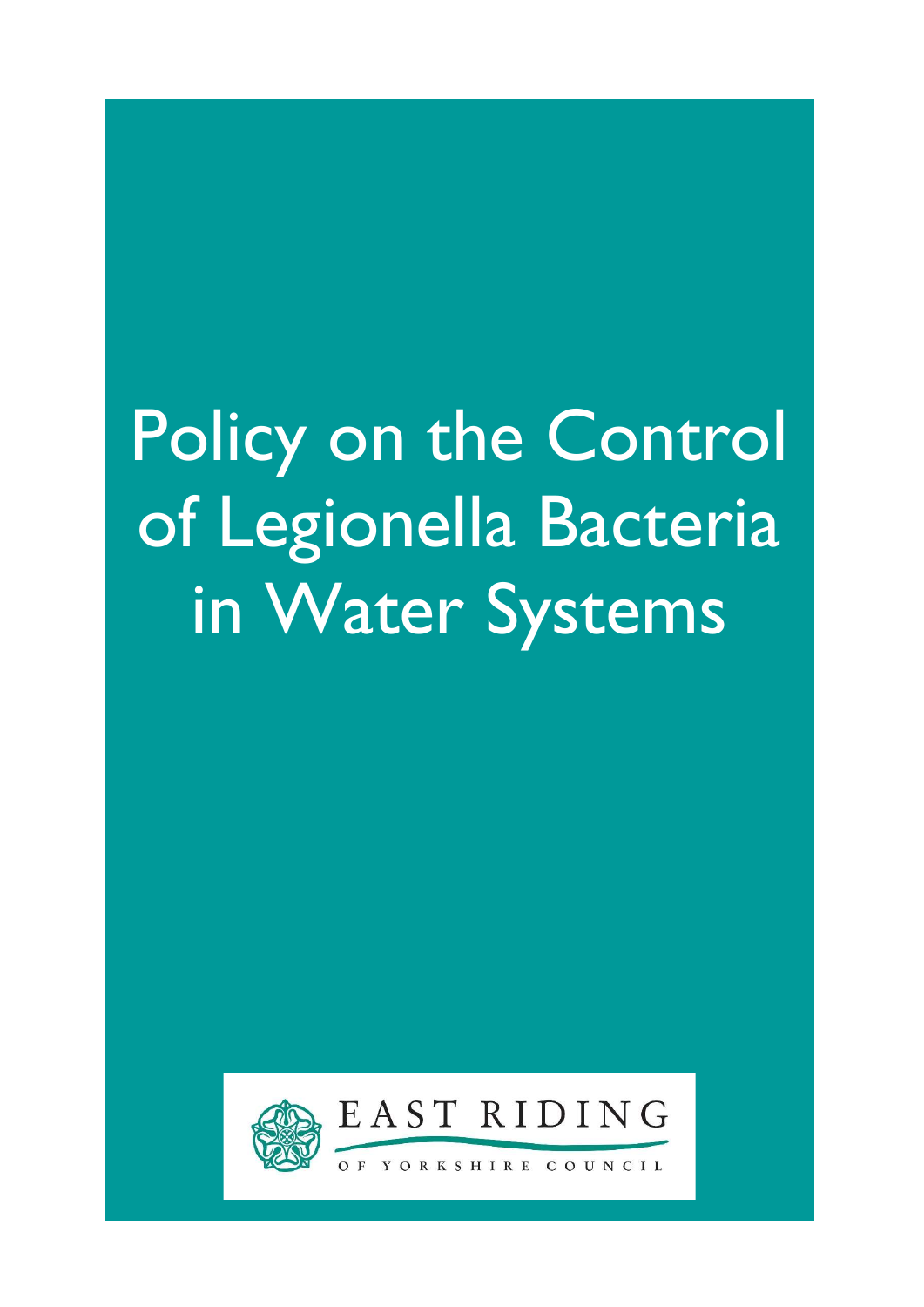| Lead Directorate and Service: | Corporate Resources - Human Resources                |
|-------------------------------|------------------------------------------------------|
| <b>Effective Date:</b>        | December 2018                                        |
| Contact Officer/Number:       | Rob Couch - (01482) 391117                           |
| Approved By:                  | Cabinet: 27.11.18, Min: 6039<br>Full Council: 9.1.19 |

# **Contents**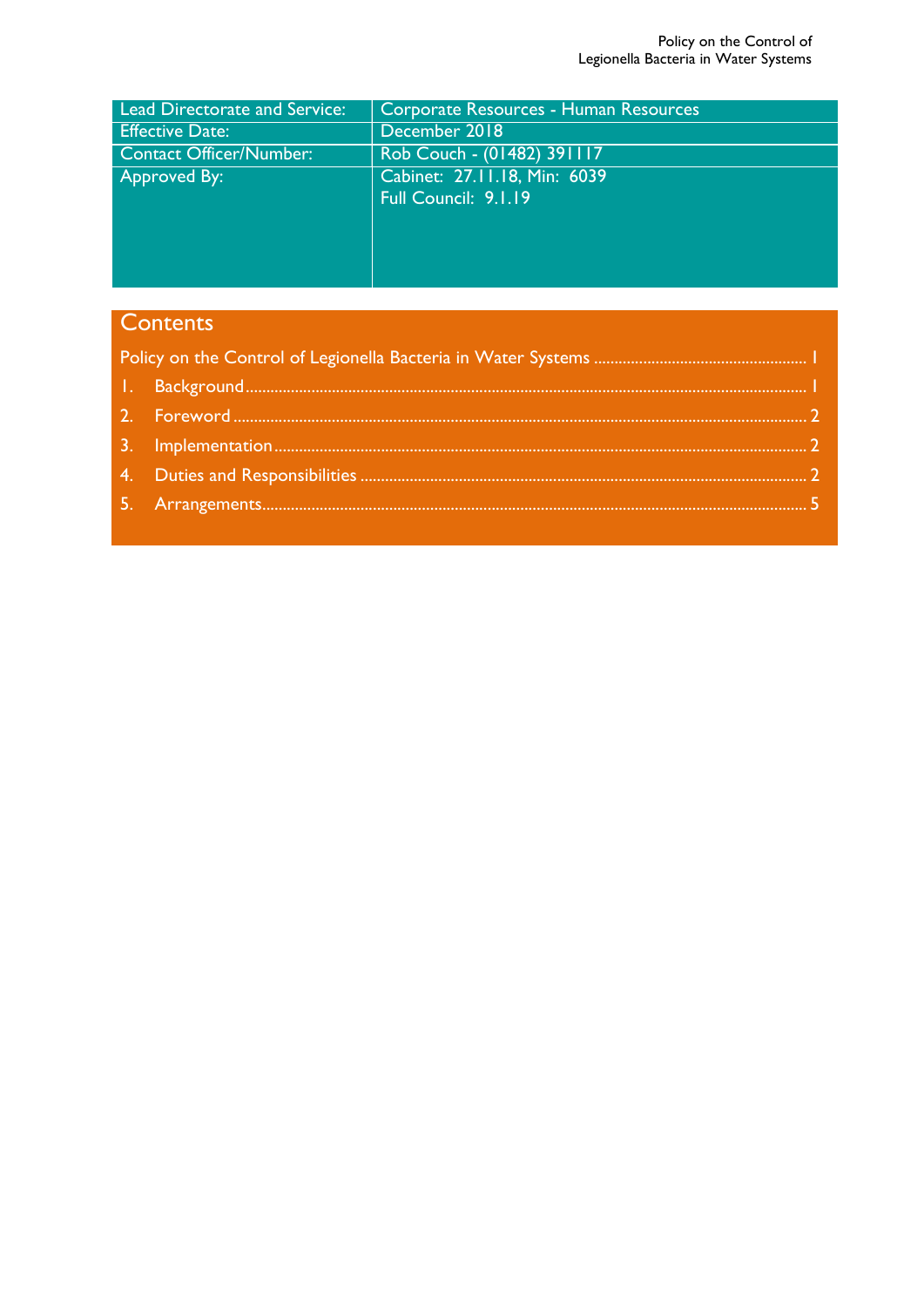# Policy on the Control of Legionella Bacteria in Water Systems

# 1. Background

The Health and Safety at Work etc Act 1974, the Management of Health and Safety at Work Regulations, and the Control of Substances Hazardous to Health Regulations require risks arising from exposure to Legionella bacteria to be assessed and managed in accordance with the Health and Safety Executive's (HSE) Approved Code of Practice L8 (fourth edition); Legionnaires' disease, The control of Legionella bacteria in water systems.

The bacterium Legionella Pneumophila and related bacteria are common in natural water sources such as rivers, lakes and reservoirs, but are usually in low numbers. They may also be found in purpose-built water systems, such as cooling towers, evaporative condensers, hot and cold water systems, sprinkler systems, vehicle washes, and spa pools.

If conditions are favourable, the bacteria may multiply, increasing the risks of Legionnaires' disease, and it is therefore important to control the risks by introducing appropriate measures. Legionella bacteria thrive in water systems maintained between 20°C and 45°C.

Typically the disease is contracted through the inhalation or aspiration of water droplets from purpose-built systems where water is held at temperatures between 20°C - 45°C which is suitable to encourage growth.

In water below 20°C, the bacteria remain dormant and multiply only when temperatures reach a suitable level. The bacteria will not survive in temperatures above 60ºC.

Water stored between 20°C and 45°C seems to favour growth, with the higher the temperature the higher the virulence, although above 45°C the bacteria start to die off.

Legionella bacteria need nutrients to support growth, and these can be provided by:

- Sludge, scale or rust that has accumulated in reservoirs, hoses or pipe work.
- Foreign bodies allowed into tanks through poor housekeeping or maintenance.
- Pipe and connection materials that have been allowed to deteriorate.
- A bio-film coating on hard surfaces or lying on the water surface.

Legionellosis is a collective term for diseases caused by Legionella bacteria including the most serious Legionnaires' disease, as well as the similar but less serious conditions of Pontiac fever and Lochgoilhead fever.

Legionnaires' disease is a potentially fatal form of pneumonia and everyone is susceptible to infection. The risk increases with age, but some people are at higher risk, eg people over 45, smokers and heavy drinkers, people suffering from chronic respiratory or kidney disease, diabetes, lung and heart disease or anyone with an impaired immune system.

Statutory legal duties are placed upon every organisation who own, control or manage premises with hot/cold water services and/or wet cooling systems to consider the risk of infection through an appropriate risk assessment and water system control programme.

A full explanation of legal responsibilities can be found in the HSE's 'The Control of Legionella Bacteria in Water Systems' Approved Code of Practice and Guidance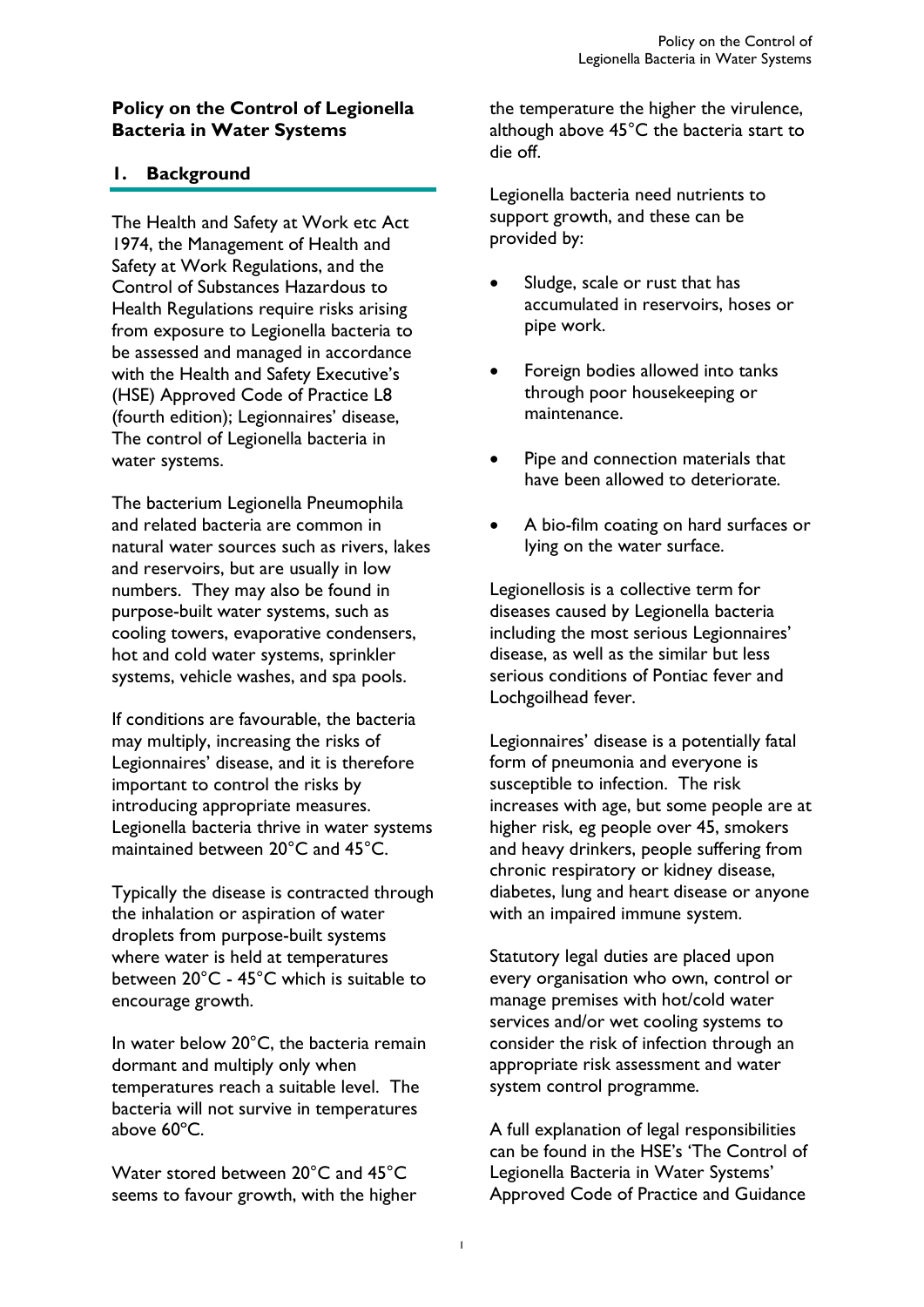(L8) and in HSG274 'Legionnaires Disease Technical Guidance'

This Policy provides information on East Riding of Yorkshire Council's response to this statutory duty and its arrangements to minimise the risk of a Legionella outbreak, control the severity, and safeguard all employees, and others, accessing premises.

#### 2. Foreword

In accordance with the Council's Corporate Health and Safety Policy, the Council is committed to pursuing continual improvements in health and safety. This policy document supports this commitment and forms part of the Council's health and safety management system.

#### 3. Implementation

Directors are responsible for the implementation of this Policy and communication of its content as appropriate.

This Policy is available on the Safety Services intranet page and, where employees do not have access to the Council's intranet, via their Line Manager or Headteacher.

The Council relies on the cooperation of all employees and trade unions for the successful implementation of this policy.

A review of this policy will be undertaken three years after its implementation or sooner if significant changes in legislation or working practices deem this appropriate.

#### 4. Duties and Responsibilities

#### Chief Executive

The Chief Executive is ultimately responsible for ensuring that the Council manages the risks arising from exposure to Legionella bacteria and that procedures are in place to manage any identified risks in accordance with the Health and Safety Executive's approved code of practice L8; Legionnaires' disease, The Control of Legionella Bacteria in Water Systems.

To achieve this, the Chief Executive has given the Head of Asset Strategy and the Head of Housing Transport and Public Protection budgetary and managerial responsibility for the implementation of appropriate systems to ensure that Legionella is managed in accordance with the requirements of the approved code of practice.

The Head of Infrastructure and Facilities has been given overall managerial responsibility for the implementation of water quality standards/statutory requirements for managing the control of Legionella in all corporate premises excluding Council owned domestic dwellings, where the responsibility falls to the Head of Housing Transport and Public Protection and schools where the responsibility falls to the Headteacher where they have delegated budgets.

# Directors and Heads of Service

Directors and Heads of Service are responsible for ensuring this policy is issued to their management team and that localised teams support the implementation of this policy.

# Head of Asset Strategy

The Head of Asset Strategy is responsible for ensuring that all corporate buildings excluding Council owned domestic dwellings and schools under the direct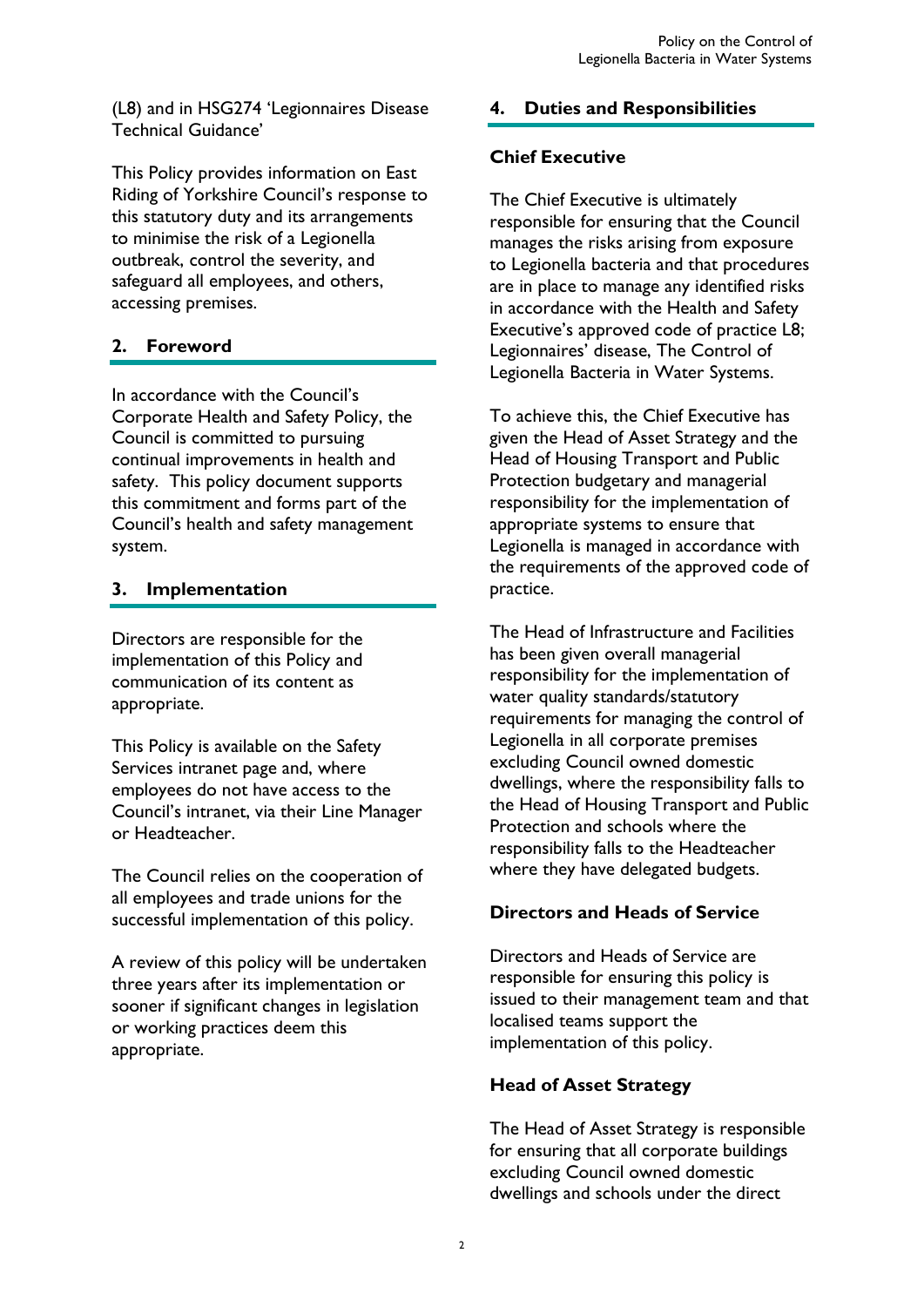control of the Council have an up to date water quality risk assessment, including schematic drawings of water systems, completed by a competent person.

The Head of Asset Strategy will act as the duty holder under these regulations for these premises.

The Head of Asset Strategy will delegate responsibility to Infrastructure and Facilities to employ competent persons with the necessary skills, knowledge and experience who will take day-to-day responsibility for providing advice on the control of any identified risk arising from Legionella bacteria.

The Head of Asset Strategy will further delegate responsibility to Infrastructure and Facilities for appointing suitable measured term contractors to give technical advice, prepare risk assessments and written schemes and provide water hygiene treatments as appropriate, as well as auditing these management systems and ensuring that resources are available to fulfil these duties.

# Head of Housing, Transport and Public Protection

The Head of Housing, Transport and Public Protection is responsible for ensuring that all Council owned domestic dwellings under the direct control of the Council have been subject to an appropriate risk assessment and that up to date water quality risk assessments, including schematic drawings of water systems, are completed by a competent person where this is deemed necessary.

The Head of Housing, Transport and Public Protection will act as the **duty** holder under these regulations for these premises.

# Head of Infrastructure and Facilities

The Head of Infrastructure and Facilities will ensure that competent contractors are appointed as appropriate to give technical advice, prepare risk assessments and written schemes and provide necessary water hygiene treatments, as well as auditing these management systems.

In corporate buildings including Council owned domestic dwellings, and schools where a service level agreement has been set up, Infrastructure and Facilities will ensure that:

- Water quality risk assessments, system drawings and operational instructions of all water quality requirements are in place at the completion of build, refurbishment or lease of premises.
- The cyclical maintenance of premises water systems are in place prior to the one year handover anniversary of any new building.
- All systems and equipment are serviced and maintained as necessary by competent contractors as per the manufacturer's instructions.
- Competent persons are engaged to review risk assessments as determined within the original risk assessment or upon substantial work being undertaken.
- Legionella risk assessments are maintained and attached to the property database for access by other system users.
- Technical advice and/or the engaging of competent persons is in place to support Managers in the completion of their operational water hygiene systems.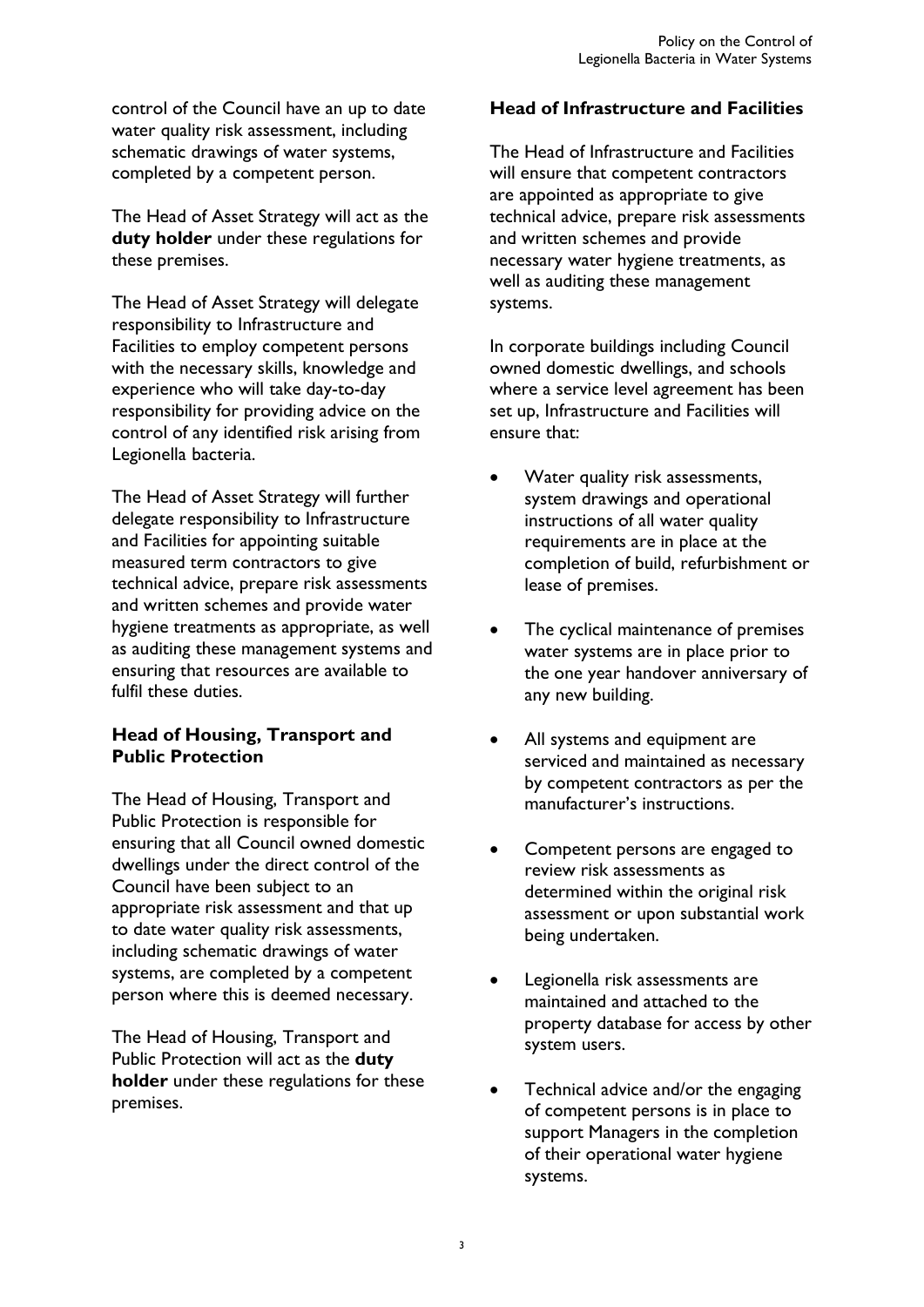Any necessary training is in place and will be provided by the specialist contractor appointed in accordance with the measured term contract for the completion of water hygiene tasks for buildings under the direct control of the Council.

# Managers, Including Headteachers (Duty to Manage)

Managers and Headteachers are responsible for achieving the objectives of this policy and are responsible for ensuring that:

- Premises, including schools, which hold and manage their own budgets, the budget holder is responsible for ensuring that all duties detailed within this policy are completed either by engaging Infrastructure and Facilities or a suitably qualified and competent contractor to complete works on behalf of the budget holder.
- Information contained within this policy is implemented and complied with.
- An operational responsible person is nominated at each occupied property to manage any requirements arising from any water hygiene risk assessment. In shared properties an individual must be appointed to take the lead.
- A professional risk assessment and written scheme has not been completed or is unavailable on site, the Manager/Headteacher must notify Infrastructure and Facilities.
- Where a risk assessment has been completed, this must be reviewed as determined within the original risk assessment or upon substantial work or following significant changes to the property or systems within.
- The risk assessment and supporting written scheme must be fully completed and kept up to date and available on site.
- The written scheme is adhered to, to reduce any potential risks to a reasonable level.
- Relevant information and instruction is provided to staff to enable them to undertake their job safely and without risk.
- Should there be any concerns regarding the water system, Infrastructure and Facilities and Safety Services should be contacted immediately.

# Employees

Employees must ensure they carry out assigned tasks and duties in accordance with information, instruction, and agreed safe systems of work. Specifically they must ensure that:

- This Policy is complied with.
- They participate in the completion of water hygiene tasks as dictated by the risk assessment/written scheme.
- They undertake training (site specific and general awareness), as required.
- They provide basic site specific awareness to any person visiting them or working in their area.
- Their own health and safety and that of others are not put at risk by their actions.

# Safety Services

The primary function of Safety Services is to support the Council and its employees by providing professional, authoritative, impartial advice on all aspects of health,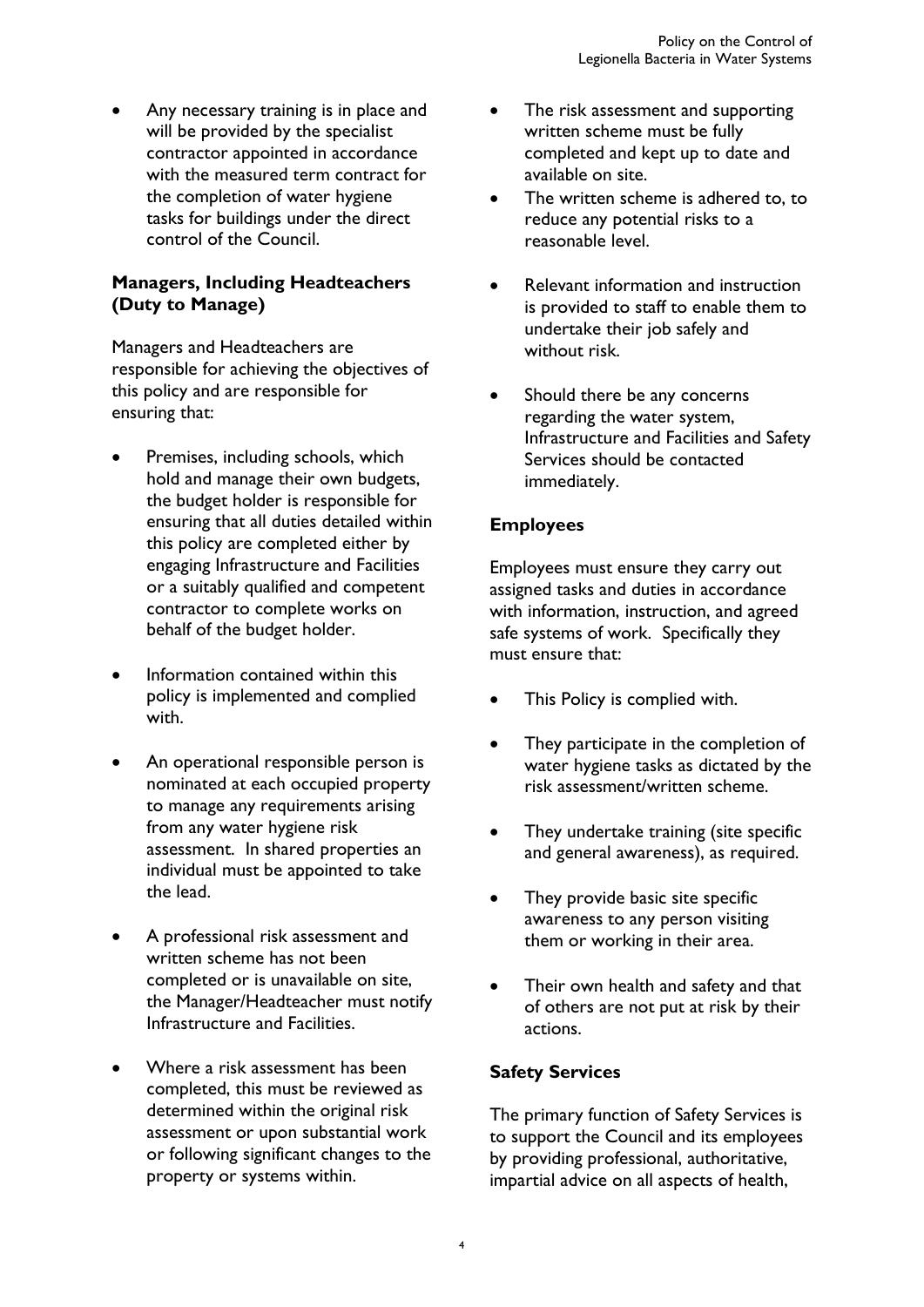safety and wellbeing including water safety.

Safety Services will produce and update this policy, and assist with the scoping of appropriate training sessions to ensure that duties specified by the risk assessment programme are fully complied with.

The Safety Services Manager will update Corporate Management Team on compliance issues and any areas identified as requiring improvement.

# 5. Arrangements

#### Risk Assessment

Where required, a risk assessment where required will be undertaken by competent persons and will identify any reasonably foreseeable risks. The risk assessment will identify the source of system supply, possible sources of contamination, plant operating characteristics, and unusual, but foreseeable, operating conditions as well as any controls in place to reduce risks. The Legionella risk assessment will also dictate the maintenance regime for the specific site/buildings water services.

Where the assessment demonstrates there is no reasonably foreseeable risk or where risks are insignificant and unlikely to increase, and are properly managed, no further assessment or measures are needed. However, if the situation changes, the assessment will be reviewed and revised as necessary, particularly when there is reason to believe that the original risk assessment may no longer be valid.

The risk assessment will be reviewed upon:

 Changes to the water system or its use.

- Change of use of the building/site (eg sports centre becomes a multifunctional facility including a health centre etc).
- Availability of new information about risks or control measures.
- Water quality check results identifying inadequate existing control measures.
- Outbreak of Legionnaires' disease which is attributed to the water system in question.

If the assessment identifies a risk that is unable to be controlled then a written control scheme for managing the risk will be prepared.

# Written Control Scheme

The complexity of systems on site will dictate the depth of information in the written control scheme. However, a written control scheme will incorporate:

- An up-to-date plan showing layout of the plant or systems.
- A description of the correct and safe operation of the system in the form of a schematic diagram.
- Control measures, including checks to ensure efficiency of scheme and the frequency of checks.
- Who is responsible for carrying out the assessment and managing its implementation.

# Plan

The plan will have a schematic drawing of water systems and related pipe work on site. This will identify which supply is suitable for drinking and taps will be labelled accordingly.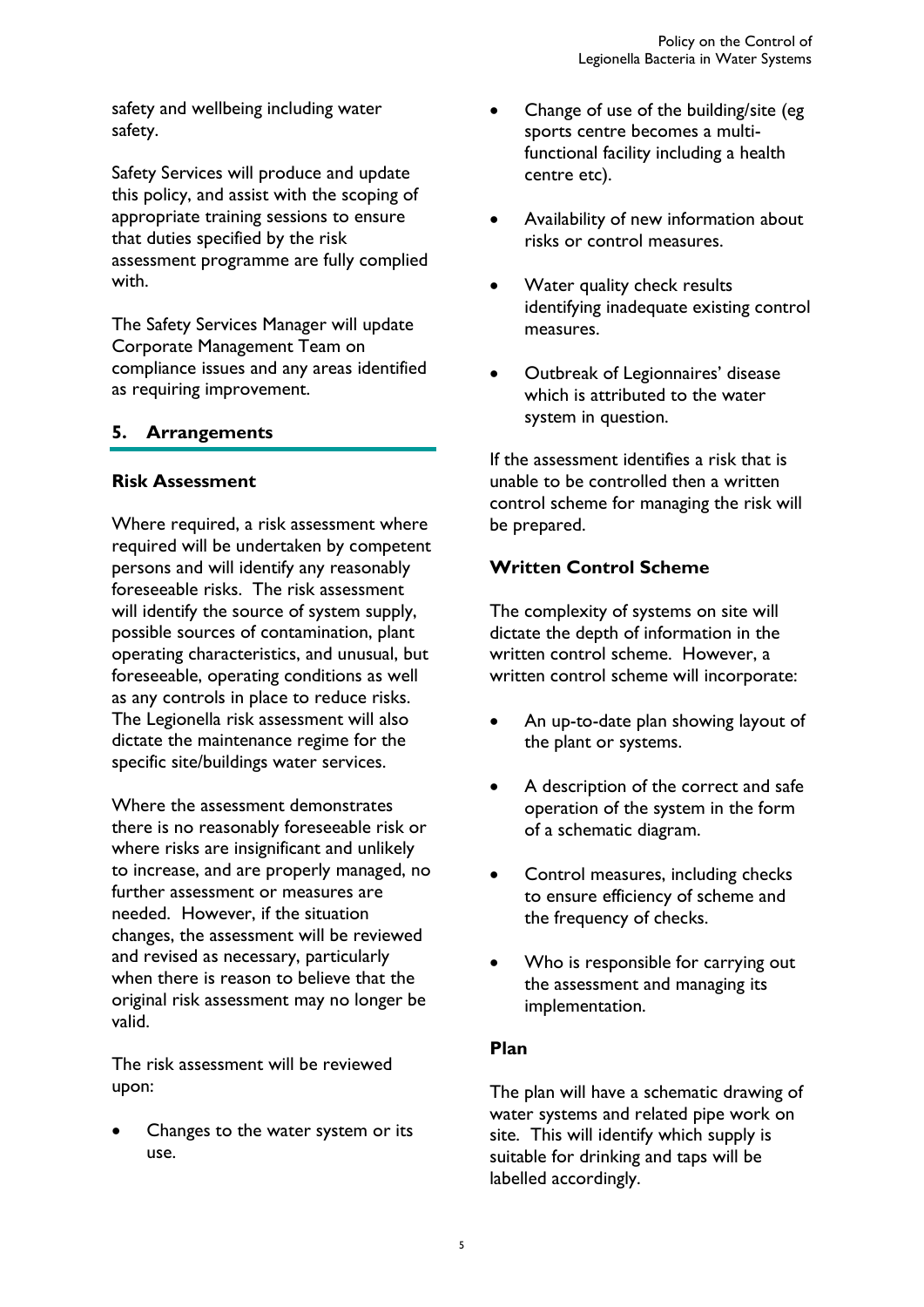If the plan identifies 'dead legs' (redundant pipe work) the control measures, including checks, are critical as stagnant water may provide an ideal breeding ground for bacteria. Equally storage tanks in roof voids may become contaminated and therefore support multiplication of bacteria.

# Safe Operation of Systems

The safe operation of systems should include recommended temperatures for storage and use, and detail essential and desirable maintenance which should include timescales and elements to be checked, maintained or disinfected, in normal use, shutdown and where failures in the system occur.

# Control Measures

Ideally, the proliferation of Legionella will be avoided by temperature control, avoiding stagnation of supply, minimising the harbouring of nutrients for bacteria and the use of water treatment programmes.

Water treatments include physical or chemical means. Examples of physical measures being, tank covers, temperature controls, and low corrosion construction, insect screens on open systems, pipe insulation, circulation pumps or gravity control. Chemical treatments include lime scale removal, system chlorination and ionisation.

Typical system checks may include monthly temperature monitoring, weekly flushing of infrequently used outlets for several minutes, drain down of void properties and water quality microbiological monitoring. If in-house checks identify a problem then the person completing the check must notify the operationally responsible person immediately. The operationally responsible person must contact

Infrastructure and Facilities and agree remedial actions.

Remedial actions for outbreaks or control measure failings will be completed by specialist contractors, who have the appropriate competence and equipment. Employees must not undertake remedial actions unless they are included on the risk assessment and method statement/safe system of work and fully trained.

# Staff Training

The legislation requires that employees are fully aware of risks and control measures specific to the workplace they occupy. The risk assessment and written scheme will detail site-specific arrangements. Operationally responsible persons and those with water hygiene duties will, as required, be trained by the Council's appointed 'Term Service Contractor' to fulfil their duties including managing any associated risks and necessary control measures.

# Water Quality Management Systems/Record Keeping

All safety management systems must have efficient record keeping. This includes water hygiene. The site-specific records must be readily available to contractors completing water treatment works, employees who are completing related tasks and any inspecting officer who requests a copy. Records must be retained for at least five years and should include:

- Details of the person or persons responsible for conducting the risk assessment, managing, and implementing the written control scheme.
- The significant findings of the risk assessment and the control measures implemented.